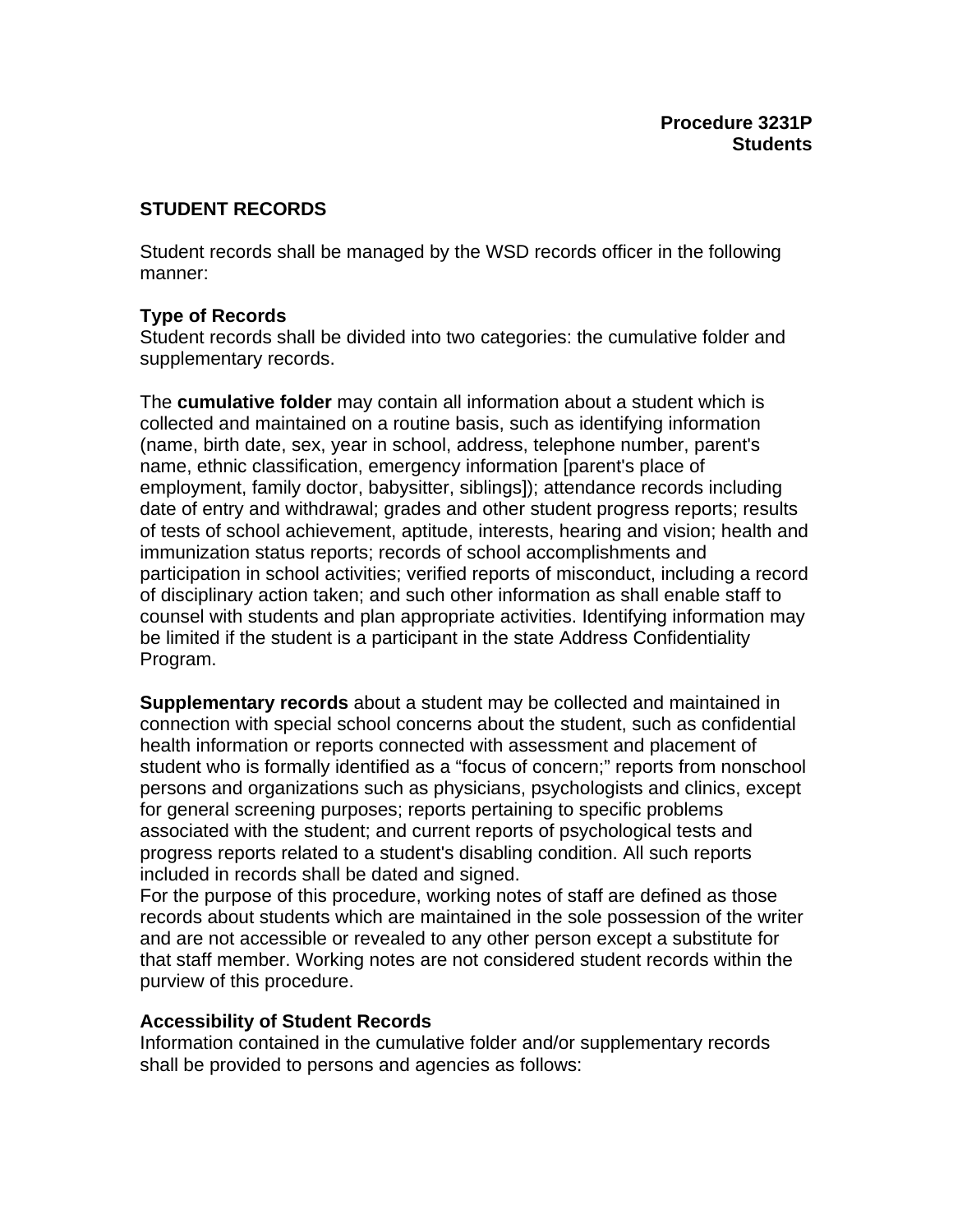## **Parents**

Parents of dependent children have the right to inspect the cumulative folder and/or supplementary records of their children.

- The parent shall be provided analysis and interpretation by qualified staff of all information in the cumulative folder and supplementary records. This action may be initiated by the parent or a staff member. The review shall occur within 5 school business days after a request is received unless a written explanation for the failure to do so is supplied by the records officer. In no case shall the review occur later than 45 days after the request is made.
- Inspection and review shall be conducted during normal working hours, unless the custodian (teacher, counselor, nurse, psychologist, principal) consents to other arrangements. Custodians shall provide assistance in the interpretation and analysis of student records as needed. Although records must remain within WSD control, they may be copied or reproduced by or for the parent or eligible student at their own expense.

## **The Student**

Information from the cumulative folder shall be interpreted to the student upon his/her request. Information contained in supplementary records shall be interpreted to the student upon his/her request and with the consent of the parent. The adult student may inspect his/her cumulative folder and supplementary records. The right of access granted the parent or adult student includes the right to be provided a list of the types of student-related education records maintained by the school and the WSD. The parent and adult student shall have the right to inspect or to be informed of the content of any record containing personally identifiable information regarding more than one student, provided that the right to access shall apply only to that portion of the record or document which relates to the student. Upon graduation from high school, a student may request to receive a final transcript in addition to the diploma. Parents and adult students shall be notified annually of their right to inspect and review the records of their children and their other rights under the Family Education Rights and Privacy Act through the following notice:

The Family Educational Rights and Privacy Act (FERPA) affords parents and students over 18 years of age ("eligible students") certain rights with respect to the student's education records. They are:

- The right to inspect and review the student's education records within 45 days of the day the WSD receives a request for access. Parents or eligible students should submit to the WSD records officer a written request that identifies the record(s) they wish to inspect. The records officer will make arrangements for access and notify the parent or eligible student of the time and place where the records may be inspected.
- The right to request the amendment of the student's education records that the parent or eligible student believes are inaccurate or misleading. Parents or eligible students may ask the WSD to amend a record that they believe is inaccurate or misleading. They should write the school principal,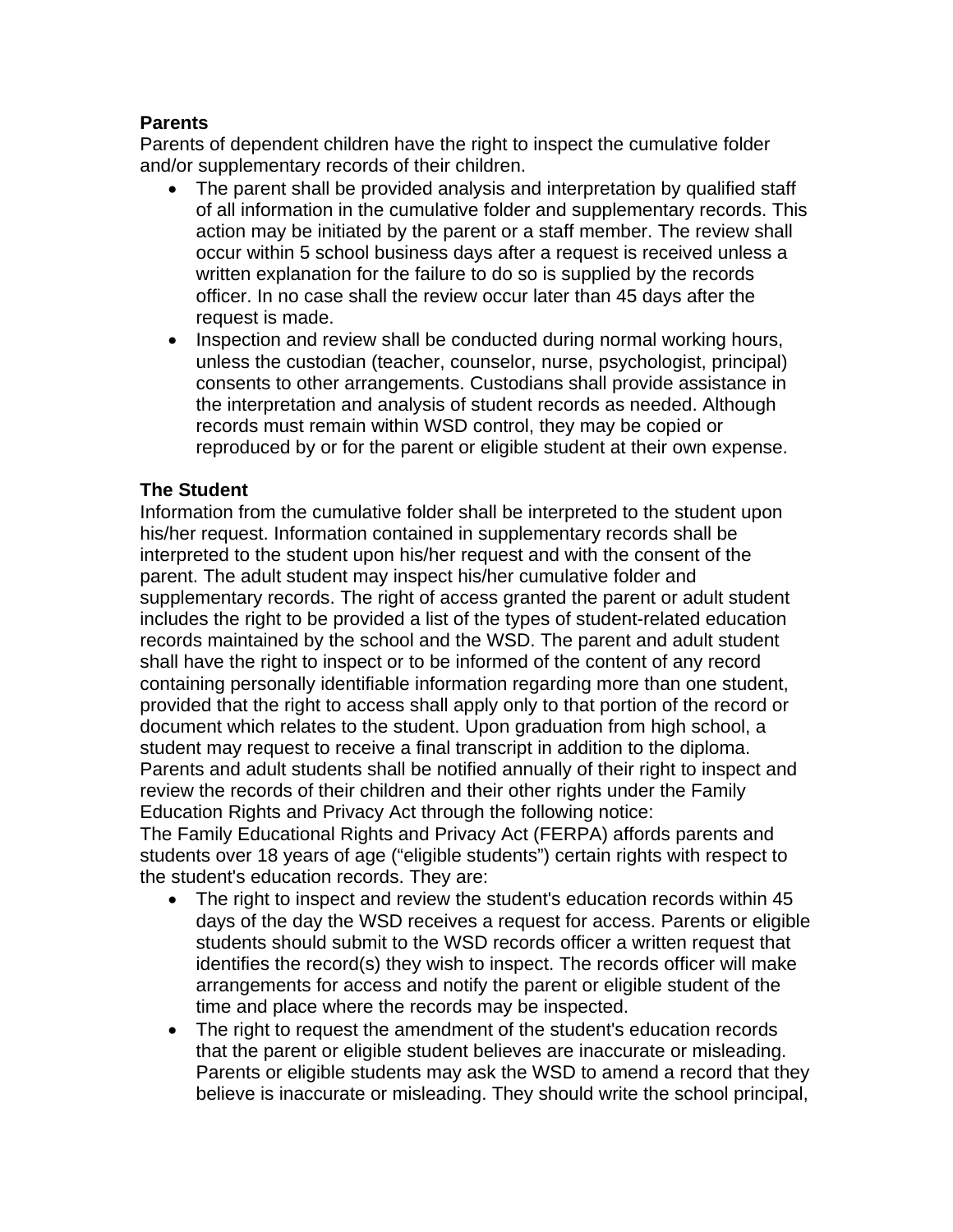clearly identify the part of the record they want changed, and specify why it is inaccurate or misleading. If the WSD decides not to amend the record as requested by the parent or eligible student, the WSD will notify the parent or eligible student of the decision and advise them of their right to a hearing regarding the request for amendment. Additional information regarding the hearing procedures will be provided to the parent or eligible student when notified of the right to a hearing.

- The right to consent to disclosures of personally identifiable information contained in the student's education records, except to the extent that FERPA authorizes disclosure without consent. One exception which permits disclosure without consent is disclosure to school officials with legitimate educational interests. A school official is a person employed by the WSD as an administrator, supervisor, instructor, or support staff member (including health or medical staff and law enforcement unit personnel); a person serving on the School Board; a person or company with whom the WSD has contracted to perform a special task (such as an attorney, hearing officer, auditor, medical consultant, or therapist); or a parent or student serving on an official committee, such as a disciplinary or grievance committee, or assisting another school official in performing his or her tasks. A school official has a legitimate educational interest if the official needs to review an education record in order to fulfill his or her professional responsibility.
	- o Upon request, the WSD discloses educational records without consent to officials of another school WSD in which a student seeks or intends to enroll.
- The right to file a complaint with the U.S. Department of Education concerning alleged failures by the WSD to comply with the requirements of FERPA. The name and address of the Office that administers FERPA is:

Family Policy Compliance Office U.S. Department of Education 400 Maryland Avenue S.W. Washington, D.C. 20202-4605

### **Staff**

Staff who have a legitimate, educational interest in a student shall have access to the cumulative folder and any supplementary records.

#### **Other School Districts**

Other school districts shall be provided with records upon official request from the WSD, unless the student has an outstanding fee or fine. In those instances the enrolling school shall be provided with the student's academic, special placement, immunization history and discipline records within two school days, but the official transcript shall be withheld until the fee or fine is discharged. The enrolling school WSD shall be notified that the transcript is being withheld due to an outstanding fee or fine. At the time of transfer of the records, the parent or adult student may receive a copy of the records at his/her expense if requested and shall have an opportunity to challenge the contents of the records. Parents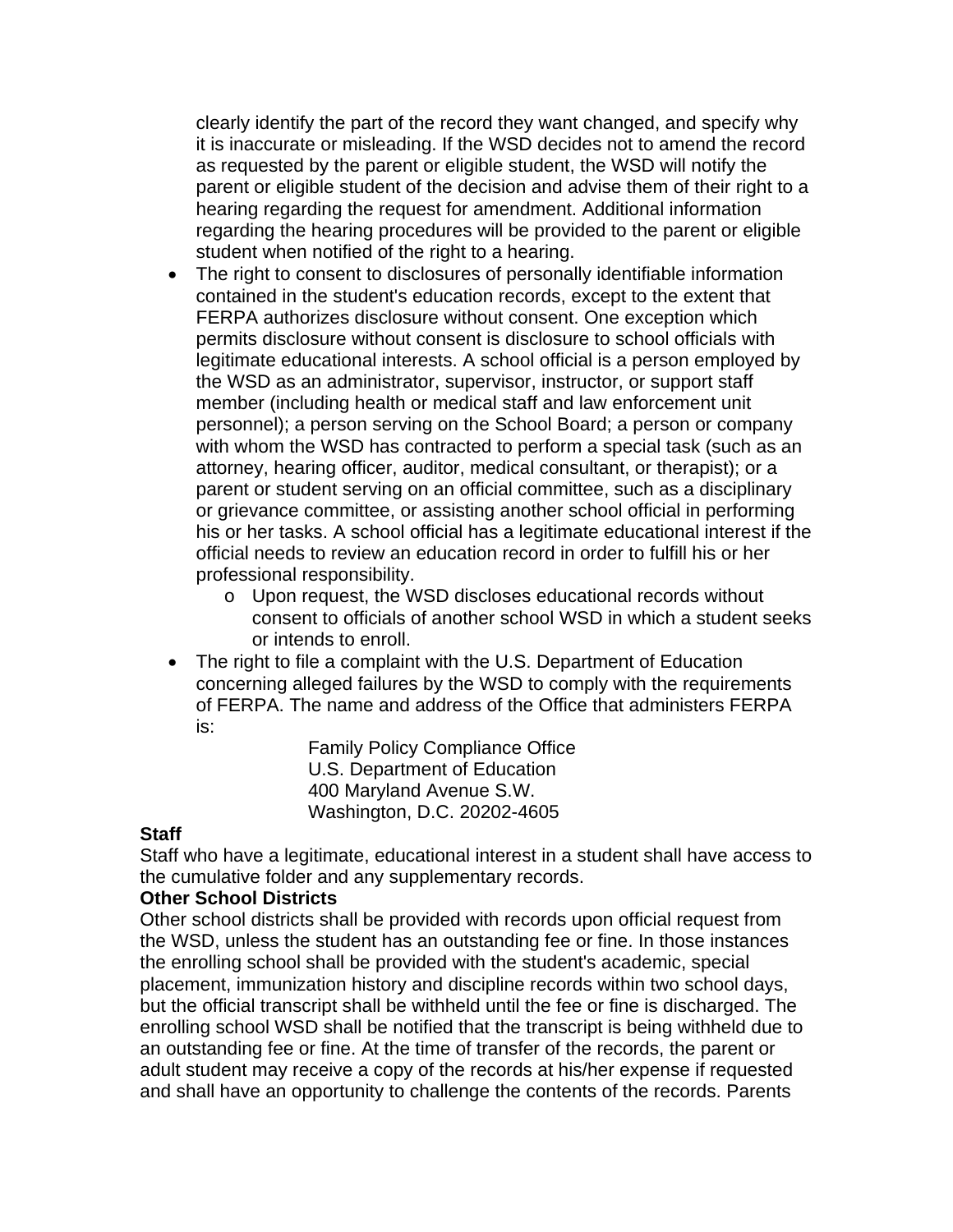shall be advised through the annual *Student Rights and Responsibilities Handbook* that student records shall be released to another school where the student has enrolled or intends to enroll.

## **Other Persons and Organizations**

Prospective employers may request to review the transcript of a student. Each student shall be advised at least annually that such requests shall be honored only upon a signed release of the student. Information contained in the cumulative folder and supplementary records of a student shall be released to persons and organizations other than the student, parent, staff and other WSDs only with the written consent of the parent or adult student with the following exceptions:

- Directory information may be released publicly without consent upon the condition that the parent or adult student be notified annually of the school's intention to release such information and be provided the opportunity to indicate that such information is not to be released without prior consent. Such information shall not be released for commercial reasons. Directory information is defined as the student's name, photograph, address, telephone number, date and place of birth, dates of attendance, participation in officially recognized activities and sports, weight and height of members of athletic teams, dates of attendance, diplomas and awards received and the most recent previous school attended. The actual residential addresses of participants in the state Address Confidentiality Program will not be available for release as directory information.
- Information may be released to authorized representatives of the comptroller general of the United States, the commissioner of education, and/or an administrative head of an education agency or state education authorities in connection with the audit and evaluation of federally supported education programs or in connection with the enforcement of the federal legal requirements for such programs.
- Information may be released to state and local officials to whom such information is specifically required to be reported or disclosed pursuant to Washington state statute (examples: reporting child abuse or referrals to juvenile court for truancy).
- Information may be released to organizations conducting studies for educational agencies for the purpose of developing, validating or administering predictive tests or improving instruction, if such studies are conducted in such a manner as will not permit the personal identification of students and their parents by persons other than the representatives of such organizations and if such information shall be destroyed when no longer needed for the purpose for which it has been gathered.
- Information may be released in compliance with a judicial order or lawfully issued subpoena, upon condition that a reasonable effort was made to notify the parent or adult student in advance of such compliance.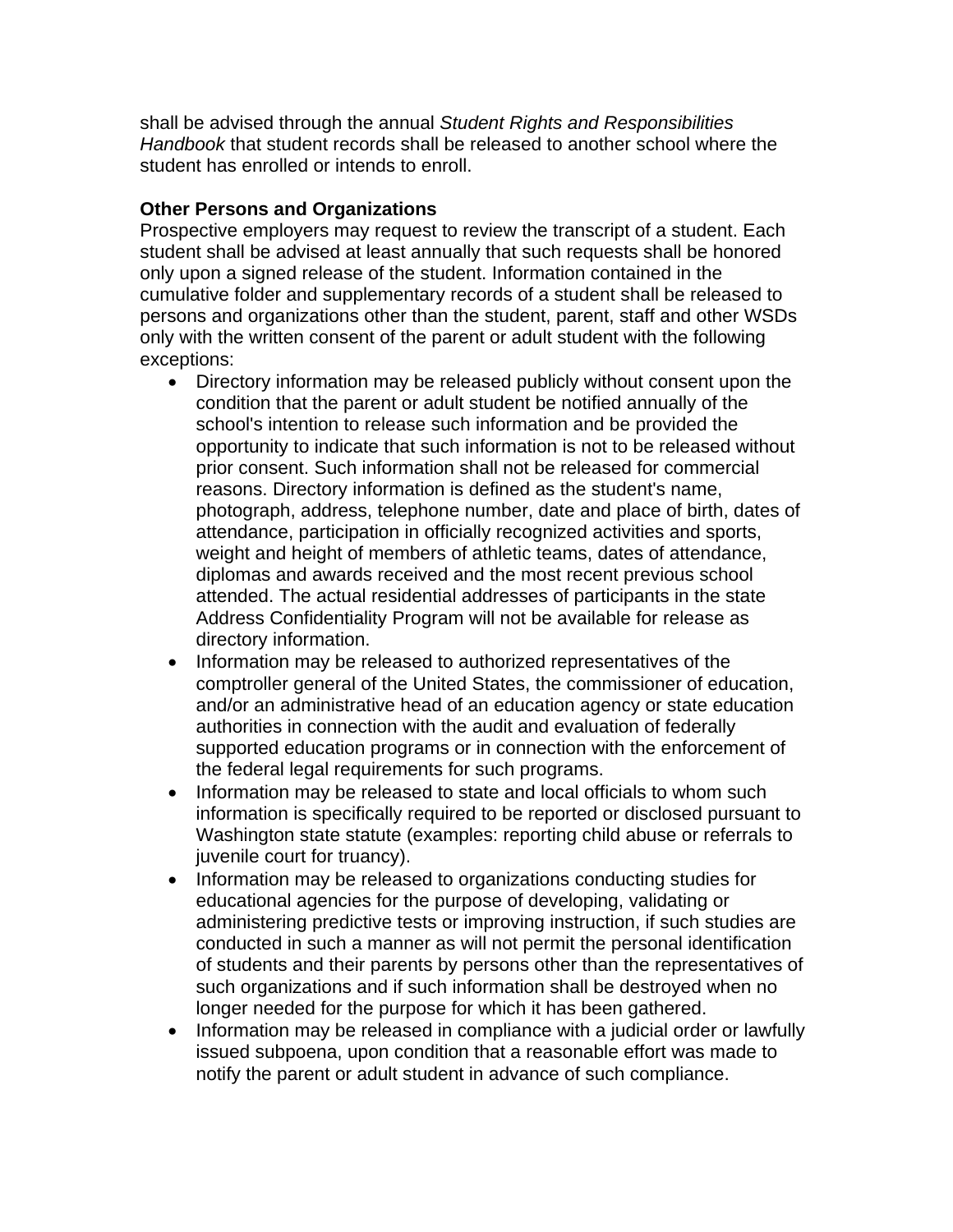- Information may be released to appropriate persons and agencies in connection with an emergency to protect the health or safety of the student or other persons. When information from a student's record, other than directory information, is released to any person or organization other than staff, a record of such release shall be maintained as part of the specific record involved. Telephone requests for information about students shall not be honored unless the identity of the caller is known and the caller is authorized to receive the information under provisions of these procedures. A record shall be made of any such release of information and placed in the student's cumulative folder. This record of access shall include date of access, name of the party granted access and the legitimate educational interest of the party granted access.
- A high school student may grant authority to the WSD permitting prospective employers to review the student's transcript.

### **Confidential Health Records**

Confidential health records should be stored in a secure area accessible only to the school health care provider, unless an appropriately executed release under Ch. 70.02 has been obtained. Such records are also covered by the Family Education Rights and Privacy Act, permitting parent access to review and otherwise exercise FERPA rights regarding the records. There is a higher standard of confidentiality and minor student's rights of privacy for records pertaining to HIV, sexually transmitted diseases, drug or alcohol treatment, mental health treatment, family planning or abortion. The releases for information regarding sexually transmitted diseases, HIV and drug or alcohol treatment are more restrictive than ordinary medical releases.

### **Challenges and Hearings**

At the time of inspection and review the parent or adult student granted access to records may challenge the appropriateness and accuracy of any record directly related to the student and may demand correction or deletion. Custodians (teacher, counselor, nurse, psychologist) may honor such demands by correcting or deleting records which are misleading, violative of privacy or inaccurate, provided that the senior custodian (principal or department head) concurs. If the demanded correction or deletion is denied by the senior custodian, the parent or adult student may request an informal hearing before the superintendent, which hearing shall be held within 10 school days of the receipt of such request. During the hearing the superintendent shall review the facts as presented by the parent or adult student and the custodian and decide whether or not to order the demanded correction or deletion. The superintendent shall send his/her written decision to the parent or adult student within 10 school days of the hearing.

Upon denial of correction or deletion by the superintendent, the parent or adult student may request in writing a hearing before the board, which hearing shall be conducted at its next regular meeting. During such hearing, which shall be closed to the public, the board shall review the facts as presented by the parent or adult student and senior custodian and decide whether or not to order the demanded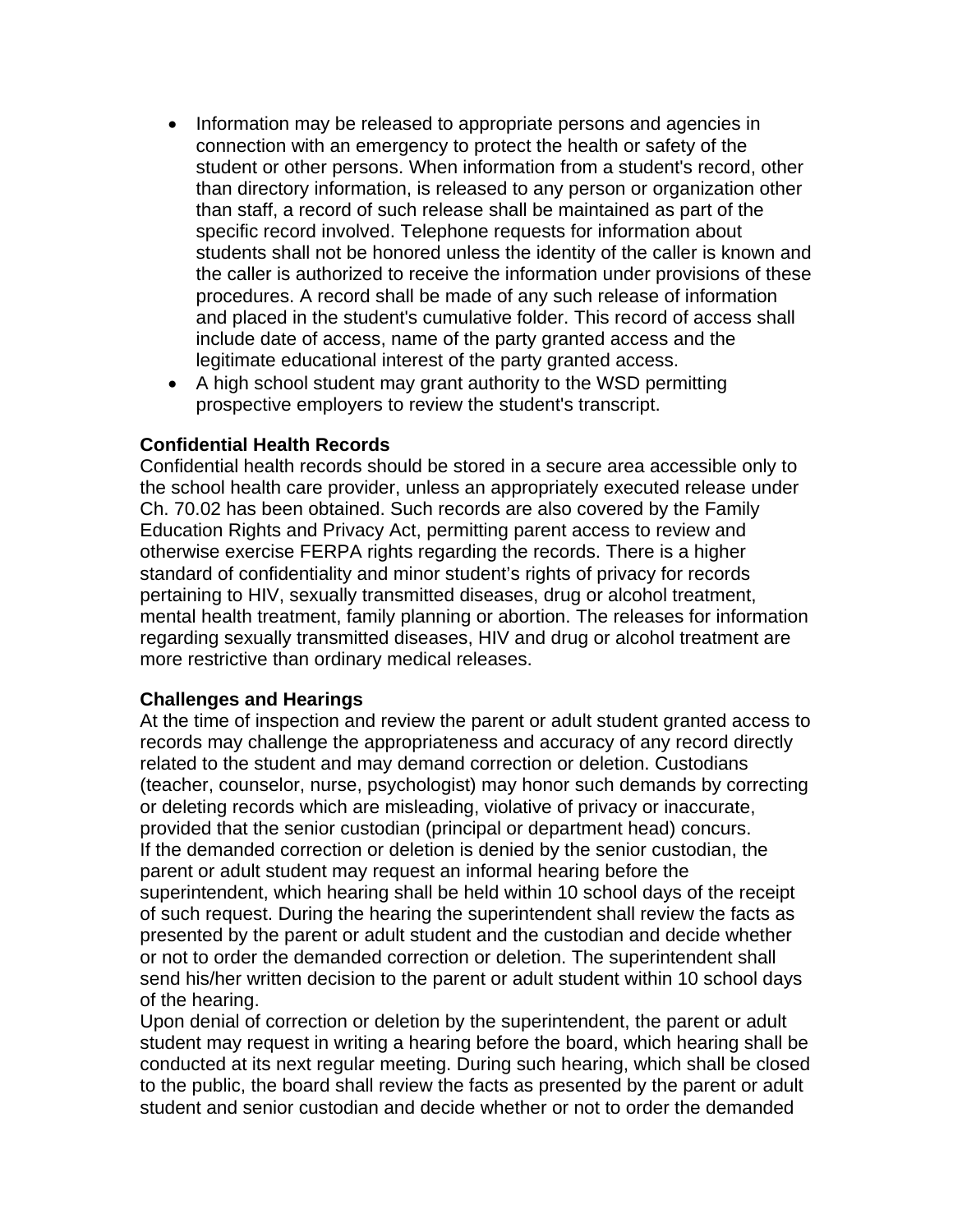correction or deletion. The board shall send its written decision to the parent or adult student within 10 school days of the hearing.

Parents or adult students challenging the appropriateness and accuracy of student records may insert a written explanation of their objections in such records.

### **Maintenance of Student Records**

The student's principal, counselor or teacher shall be the custodian of the cumulative folder. The principal or the assistant superintendent shall be the custodian of the supplementary records. Duplicate copies of all guidance case study reports and reports from nonschool agencies contained in a student's supplementary record may be maintained in the WSD office under the supervision of the superintendent.

Custodians shall:

- Maintain only those records authorized by these procedures;
- Safeguard student records from unauthorized use and disposition;
- Maintain access records;
- Honor access requests for parent or adult student;
- Delete or correct records upon approval of the senior custodian or upon order of the superintendent or the board; and
- Follow the records review schedule and procedures established by the senior custodian.
- Senior custodians may assume the duties of custodians and shall:
- Request student records from other schools;
- Maintain security of student records;
- Transfer, destroy and expunge records as permitted;
- Supervise activities of their custodians;
- Conduct informal hearings and grant or deny approval of corrections or deletions requested by parents or adult students;
- Establish records review schedules and procedures for their respective schools or departments in accordance with procedures governing records disposition (Psychological test scores shall be reviewed annually to determine their relevance to the continuing educational needs of the student.);
- Upon transfer of the student to the next level (elementary to middle school, middle school to high school) or upon graduation or transfer outside the WSD, remove for retention, preservation or destruction in accordance with applicable disposition procedures any records no longer pertinent to educational program placement; and
- Certify to the WSD records custodian by June 30 of each year the following:
	- o Only records pertinent to educational program placement are being maintained, unless otherwise authorized by law, and
	- o Required reviews have been accomplished.